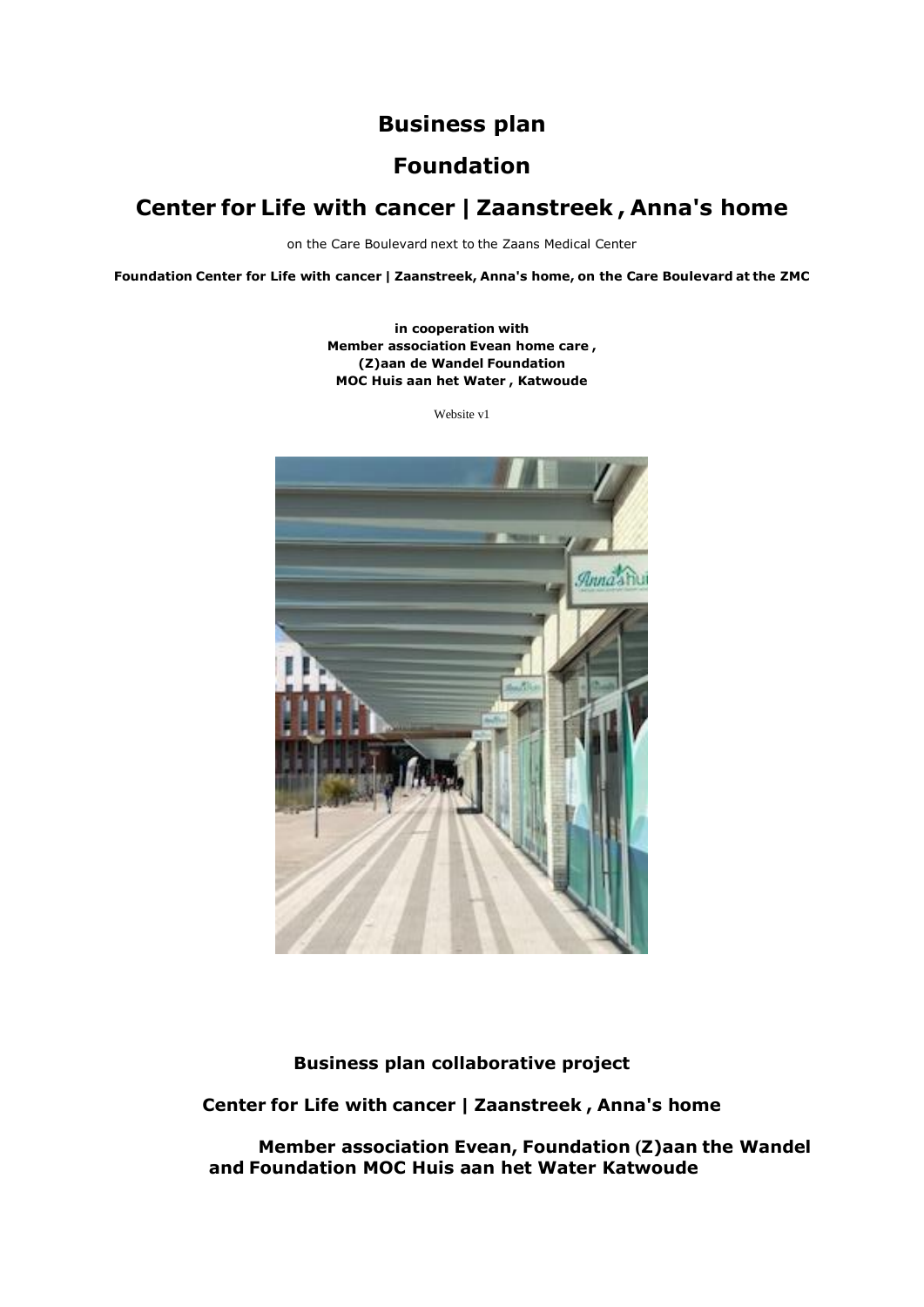### **Preface**

# **Chapter:**

| Reason, raison d'être                       |
|---------------------------------------------|
| Mission, vision, objective and target group |
| Mission                                     |
| Vision                                      |
| Objective                                   |
| Target audience                             |
| Stakeholders                                |
| House on the Water                          |
| Evean                                       |
| Oncology department Zaans Medisch Centrum   |
| Z(aan) de Wandel                            |
| The Cooperation Project                     |
| Roadmap                                     |
| Physical environment                        |
| Implementation phase                        |
| Evaluation                                  |
|                                             |

# **ATTACHMENTS:**

# Appendix 1: Budget



*Multifunctional Oncology Center "House on the Water" in Katwoude seen from the water.*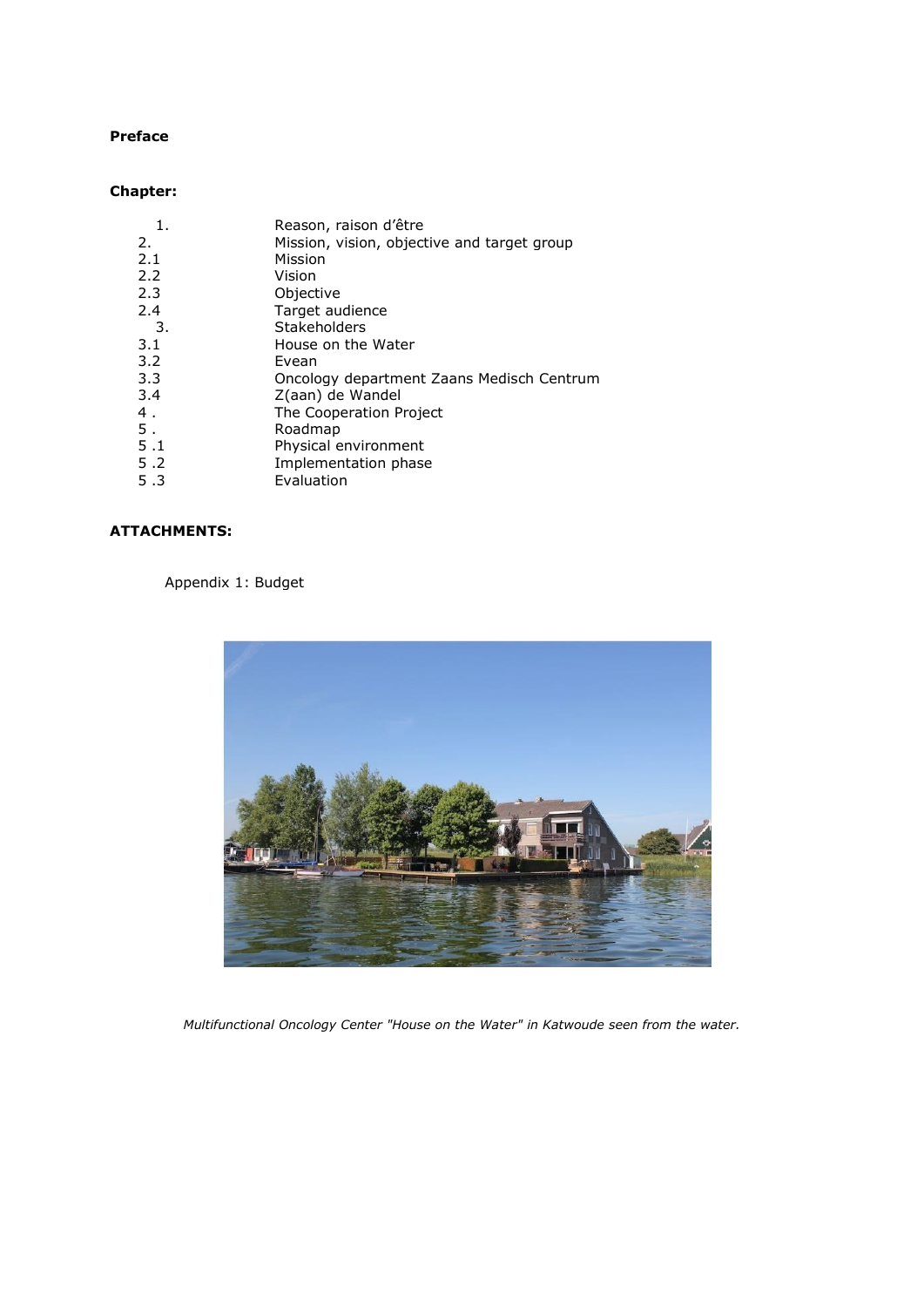#### **Preface**

The increase in the annual number of new cases of cancer (the incidence) from 87,000 in 2007 to 123,000 in 2020 (an increase of 36,000, approximately 40%) is mainly caused by the aging population.

The total number of people who have or have had cancer increases in the year 2020 from 420,000 (in 2007) to 660,000. Every year, 100,000 new cancer patients are added, of which 62% of patients longer than five years to live after diagnosis.

The chance of dying of cancer decreases slightly and survival chances continue to rise on the one hand due to an earlier diagnosis and on the other hand a better treatment.

The KWF signalling committee has demonstrated this tendency in its report "Cancer in the Netherlands until 2020".

Due to the consequences of the disease, the cancer patient is forced to adapt to a changed reality. The consequences of the disease can lead to a lower quality of life, reduced functioning in the field of activities in daily life and reduced participation in the labor market.

In the aforementioned research it is indicated that:

- 80% of all people with cancer, but also their relatives, during the disease process suffer from anxiety, depression, fatigue and loneliness. Children with cancer often develop behavioural and learning problems;
- 30% of children whose parents have had cancer will struggle later with serious psychosocial problems if professional help is not provided on time;
- 30% of people with cancer need specialized psychosocial care.

Another study concluded that people who take part in oncological fitness under specialized supervision recover faster from the moment of diagnosis after treatment.

The report therefore also advocates better and accessible (after) care.

KWF kankerbestrijding states that everyone should be able to receive good quality (after) care. The report also outlines the pressure that the disease will have on cancer in the future.

Because of this growth, KWF Kankerbestrijding has established that the capacity for healthcare professionals for diagnosis, treatment and (after) care needs to be significantly increased and that extra efforts are necessary.

The directive Oncoline (oncologic database for medical specialists for all types of cancer) has cancer aftercare to be explicitly stated in the hospital after discharge, but no clear paths are shown to realize that.

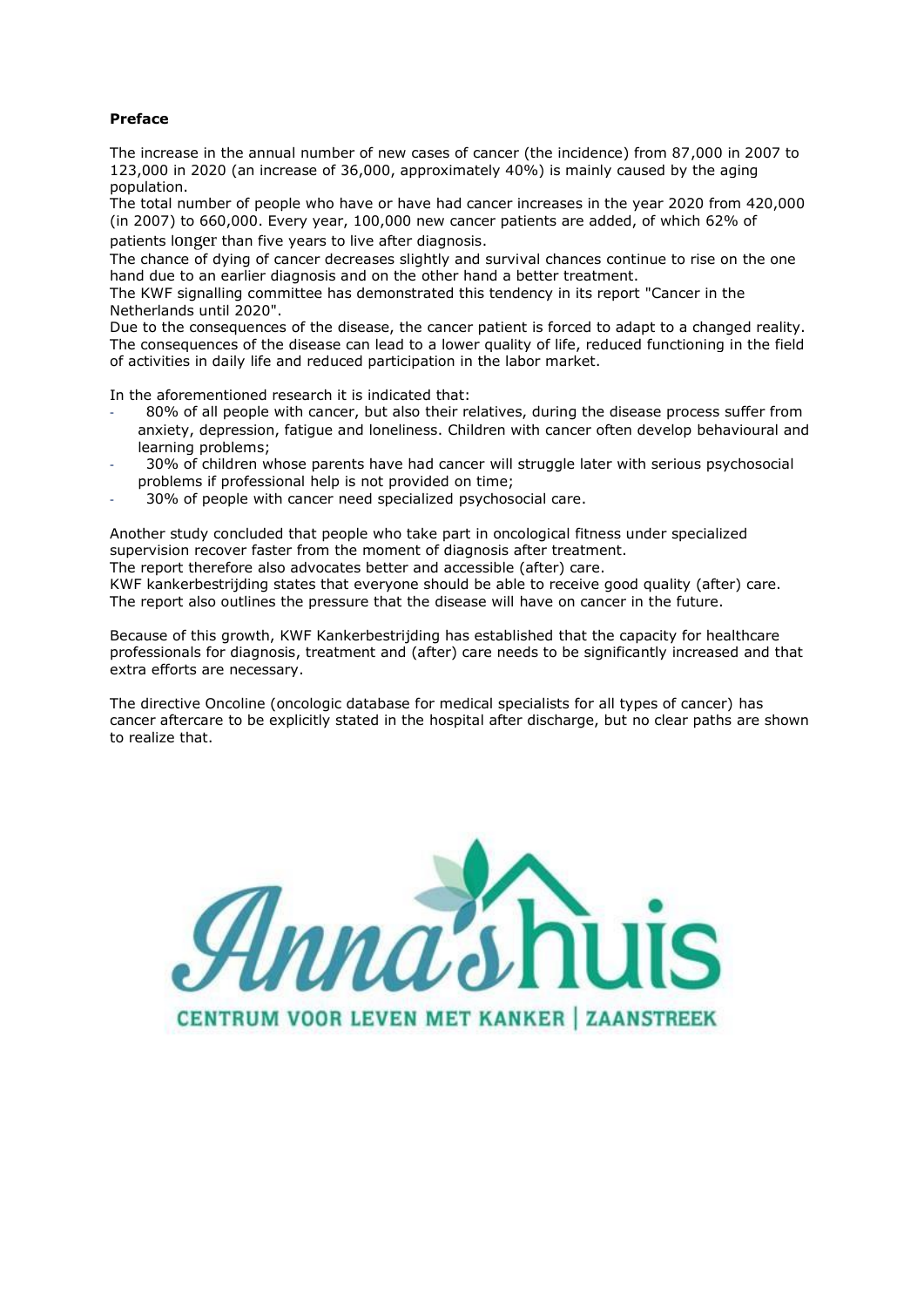#### **1. Reason** – **Raison d ' être**

The future: Transmural care

Transmural care is a dynamic form of care that normally combines with trauma and extramural care . Most of the care is focused on hospitals, home care and general practitioners. The psychooncological centers, walk-in homes and multifunctional oncology centers are often not involved in this. If the physical and psychosocial care / support and attention for work / giving are also involved in transmural care, the care and support offered can be optimally attuned to the personal situation of people with cancer and their relatives and therefore the care and support efficiently arranged.

Below we specifically discuss the usefulness of support that takes place from multifunctional oncology centers:

Psychosocial support , supplementary care and support both during and after treatment, both physically and mentally , offers people who are confronted with cancer the space to discuss their existential questions of life and practical questions and to find recognition among fellow sufferers.

In a report of 29 October 2015, commissioned by the Ministry of Health, Welfare and Sport about psychosocial care in case of major physical disorders, it is indicated that psychological help should be part of the treatment process.

It has been found that doctors do not always recognize the psychological problems of people with cancer. The focus is on the disease cancer and its treatment and less CHT lower the quality of life during and after the disease.

Zaandam has a relatively large group of migrants who regularly end up in hospital at too late a stage with the diagnosis of cancer and no or hardly using rehabilitation and psychosocial support when confronted with cancer.

This is based on the taboo on cancer, the lack of familiarity with the possibility of psychosocial support, the differences in cultural backgrounds and communication problems.

Explorations of future developments show that the share of migrants with cancer incidence in the Netherlands will increase from over 3% in 2015 to over 6% in 2030.

The number of people treated at the Zaans Medical Center for cancer and a prognosis based on the national trend, an increase of 3% annually, shows the following picture:

| Prognosis of the number of visitors to the Center for Life with cancer |          |                              |                                               |      |      |  |
|------------------------------------------------------------------------|----------|------------------------------|-----------------------------------------------|------|------|--|
|                                                                        |          | Prognosis increase incidence | Prognosis number of visitors based on treated |      |      |  |
|                                                                        | per year |                              | patients ZMC                                  |      |      |  |
|                                                                        | ZMC      | Rural                        | Center for Life with cancer                   |      |      |  |
|                                                                        | 5%       | 3%                           | 25 %                                          | 50 % | 75 % |  |
| 2016                                                                   | 1226     | 1191                         | 0                                             |      |      |  |
| 2017                                                                   | 1287     | 1227                         | 322                                           | 644  | 966  |  |
| 2018                                                                   | 1352     | 1264                         | 338                                           | 676  | 1014 |  |
| 2019                                                                   | 1420     | 1302                         | 355                                           | 710  | 1065 |  |
| 2020                                                                   | 1491     | 1341                         | 373                                           | 746  | 1119 |  |

Breast cancer is the most common form of cancer in people over the age of 30. This target group therefore needs specific attention.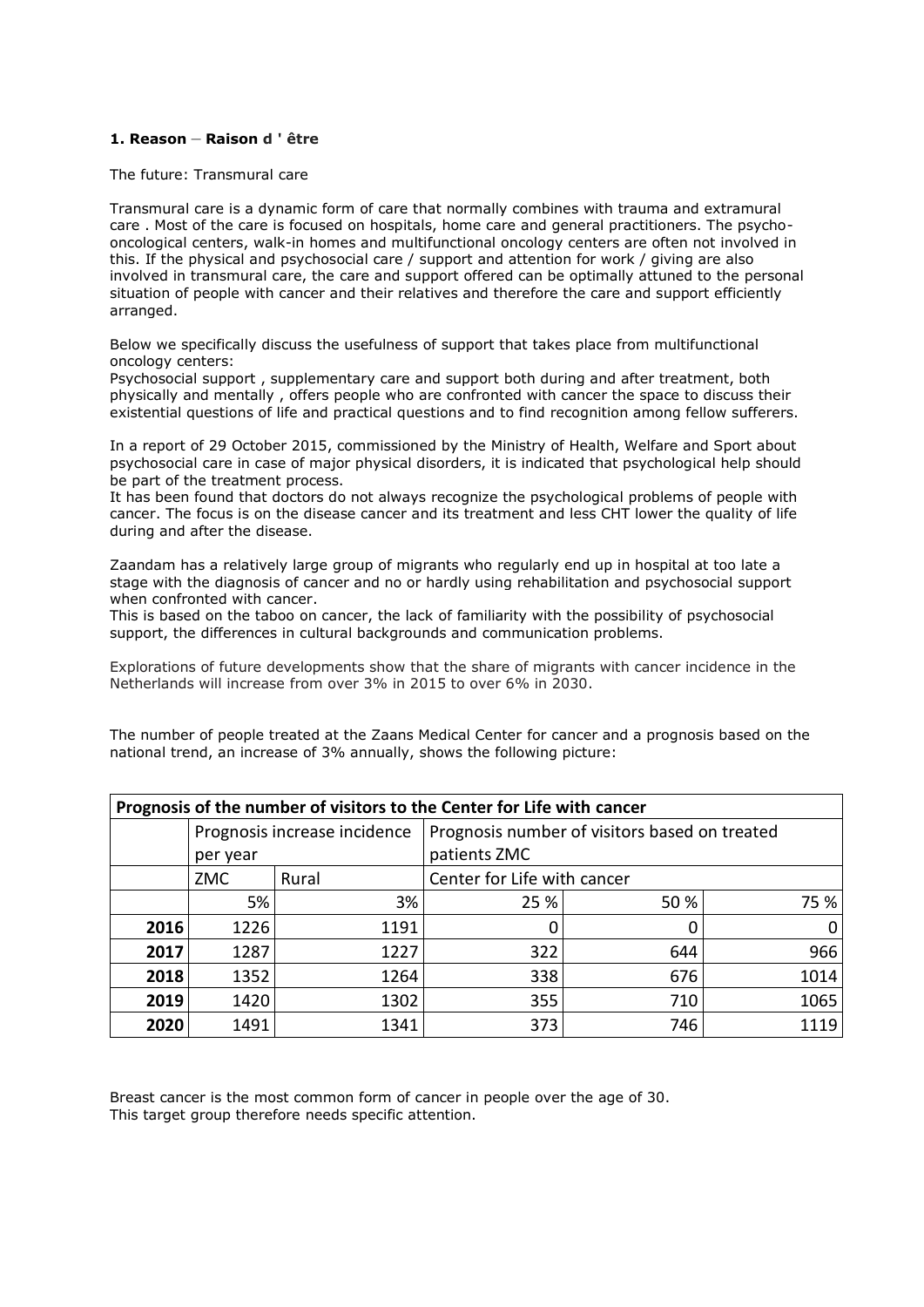### **2 Mission, vision, objective and target group**

#### *Mission*

The focus on, maintain and professionalism of a Center for Living with Cancer | Zaanstreek, Anna' s home, on the Zorgboulevard next to the Zaans Medical Center , a joint venture of Stichting MOC Huis aan het Water Katwoude, member association Evean , foundation (Z)aan de Wandel and the oncology department of the Zaans Medical Center.

This collaboration should lead to optimization of oncological chain care, resulting in more personal attention, both physically, mentally and socially, for people with cancer and their family. Accessible information and support is provided so that people with cancer and their family will better be able to maintain or regain control over body, health and well-being.

A tailor-made job will be made to ensure that people with cancer and their loved ones can receive the support that is necessary to ensure the best possible quality of life.

#### *Vision*

The starting point of the collaboration is that the autonomy of the person with cancer and their carers are being central , where the balance between mental and physical recovery is seen as inextricable. The short lines of communication between the oncology department of the ZMC, oncology nurses of Evean and the health care professionals of MOC Stichting Huis aan het Water, working low threshold to make the best use of the physical, mental and practical support.

#### *Goal*

Expanding the outpatient care that provides psychosocial and physical support, rehabilitation and practical help for the residents of Zaanstreek that have to deal with cancer , becomes accessible. In view of the composition of the residents of the Zaanstreek there will also be specific attention for migrants, for that purpose we will also make contact with foundations SIGN, SGAN and MammaRosa.

#### *Target audience*

People with cancer and ex- patients with cancer and their relatives, in all phases of the disease, from the entire Zaanstreek region .

#### **3. Stakeholders**

All stakeholder (s) mentioned below will participate to a greater or lesser extent in the joint venture Stichting Centrum Leven met kanker | Zaanstreek, Anna's home. The joint venture Stichting Centrum Leven met kanker | Zaanstreek, Anna's Home becomes a self - standing foundation that is responsible for all processes and will report annually to the stakeholders and the board of the Foundation.

#### **3. 1 . Foundation Multifunctional Oncology Center** "**Huis aan het Water", Katwoude.**

The Center for Living with cancer | Zaanstreek, Anna's home opened in 2017. They have a close cooperation with the Multi Oncological Center "Huis aan het Water" in Katwoude that opened its doors more than 3 years earlier and receives about 120 visitors per week. It is a multifunctional center in addition to hospital care. This kind of multifunctional centers can offer support, information and counseling, rehabilitation activities, psychological treatment, support groups and activities, physical exercise programs, reintegration advice, additional services such as fitness, financial advice and massages to cancer patients and their family members. As an organizational form, a foundation has been chosen under the name "MOC Huis aan het Water". The Foundation is like Anna's home registered with the Chamber of Commerce and has the ANBI status. In addition to the director for day-to-day management, the Foundation also has a board and an advisory board consisting of expert advisers.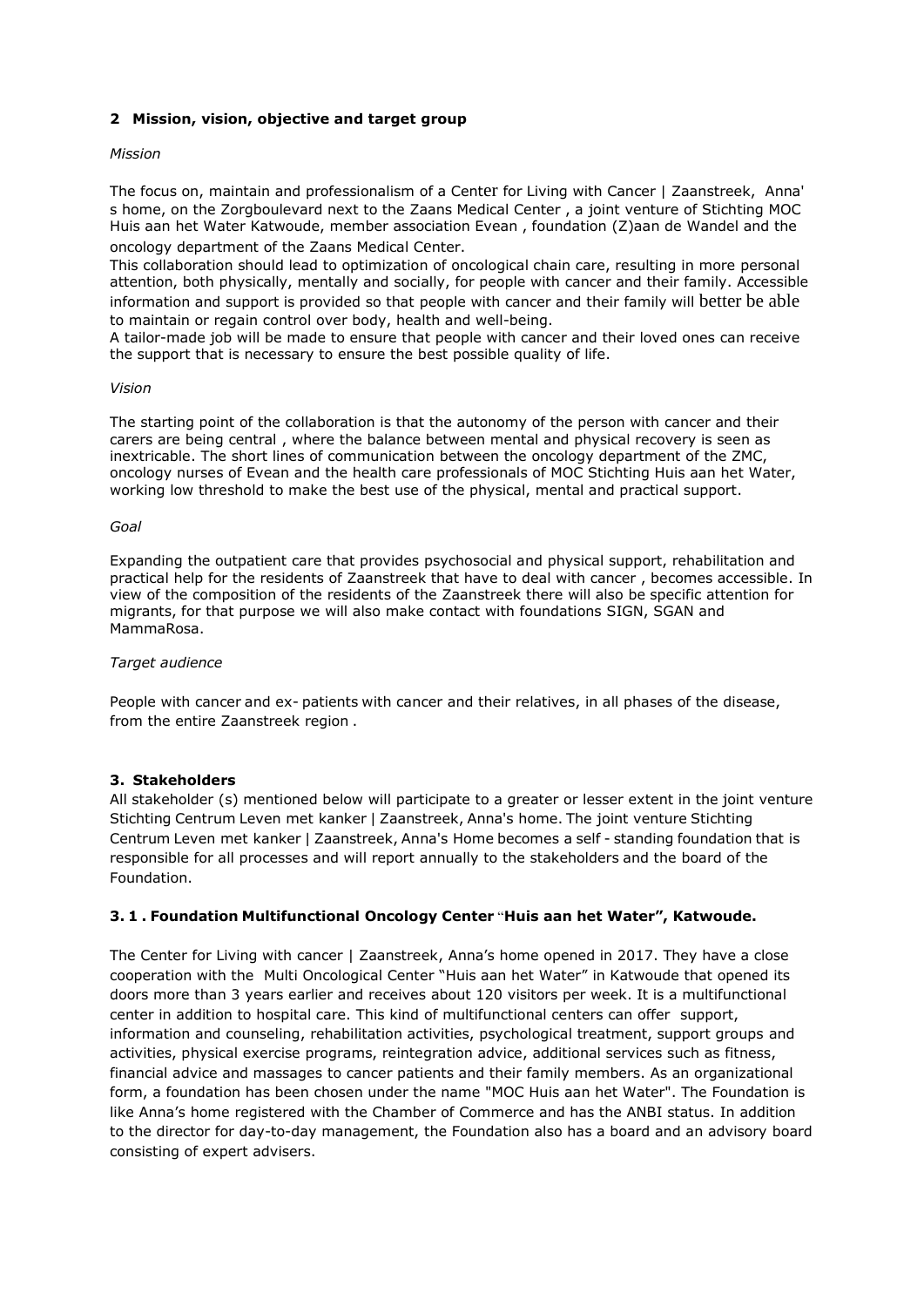Foundation "House at Water" supports with the aforementioned multidisciplinary partnership the Center for Life with cancer | Zaanstreek , Anna's home.

In Anna's House the following issues are coordinated : information, initial, introductory meetings and referral clinics, support groups, themes and information meetings. Psychosocial oncological care is provided. Anna's House is responsible for the best quality. If specialized care is necessary clients can be referred to Huis aan het Water, where psychiatric-oncological help is available.

Anna's home works with one paid officemanager, one paid carenurse and fundraising (together 0,9 fte) and with 97 highly educated not paid volunteers. The volunteer completes, enriches and expands the objective of the center.

# **3.2 . EVEAN**

Evean's response to current developments in health care is that they provide the care and support that is needed in a large part of the North of Holland, including Zaanstreek-Waterland . In addition, the staff set the needs of their clients as Evean residents of nursing homes and residents in the district center. They listen carefully to find out where the need lies. The client then determines together with the employees which care and support is best suited to their request. Evean is more than an organization that provides home care, wound nursing or nursing home care and oncological care . Evean is an organization where employees come together with knowledge and, based on their passion and involvement, do everything they can to empower people and support them, if necessary. Whether it concerns district nursing, day care, home care, rehabilitation, recovery, (care) support or well-being.

From the point of view of Evean, Evean chooses to be a cooperation partner of the Center for Life with cancer | Zaanstreek, Anna's home, so that well-coordinated chain care leads to optimally support for people with cancer and their families at all stages of treatment, in the hospital, in Anna's home and at their family home.

# **3.3 . Oncology department Zaans Medisch Centrum**

Every patient wants the best possible care with the highest chance of survival and the best quality of life. Every patient has this right. That is why the cancer specialists and nurses from the Zaans Medical Center (ZMC Zaandam) have manpower, knowledge, experience and infrastructure on this topic: a regional organization for oncological care in the Zaanstreek.

Cancer is about knowledge-intensive and often complex care. There is bundled knowledge, sufficient experience, the various care providers work together and there is team consultation (also with top specialists from AUMedical Center Amsterdam and the Antoni van Leeuwenhoek in Amsterdam). One works in protocol and / or in scientific research and is aware of the latest developments in cancer care , combined with advanced equipment, PET-CT scan, MRI, radiotherapy.

The ZMC oncology department stands position against the plan and supports the initiative of MOC Huis aan het Water in Katwoude and Anna's home in Zaandam. .

# **3.4 .** (**Z)aan aan de Wandel**

The initiator of (Z)aan de Wandel is Dick Dekker, co-owner of ProMobility in Wormerveer: "In 1981 my mother, at the time forty years of age, was diagnosed with breast cancer. A breast had to be deposited with her. As a teenager of eighteen years you do not realize what impact that has on your mother. My parents were at that time owner of Café De Kroon in Wormerveer and together with my father and brother I kept the household and De Kroon running. You are not so quiet about the consequences of this terrible disease. In 1990, my mother was diagnosed with breast cancer for the second time. Eventually she lost the battle against the disease and she died to our great grief in 1994 at the age of 53.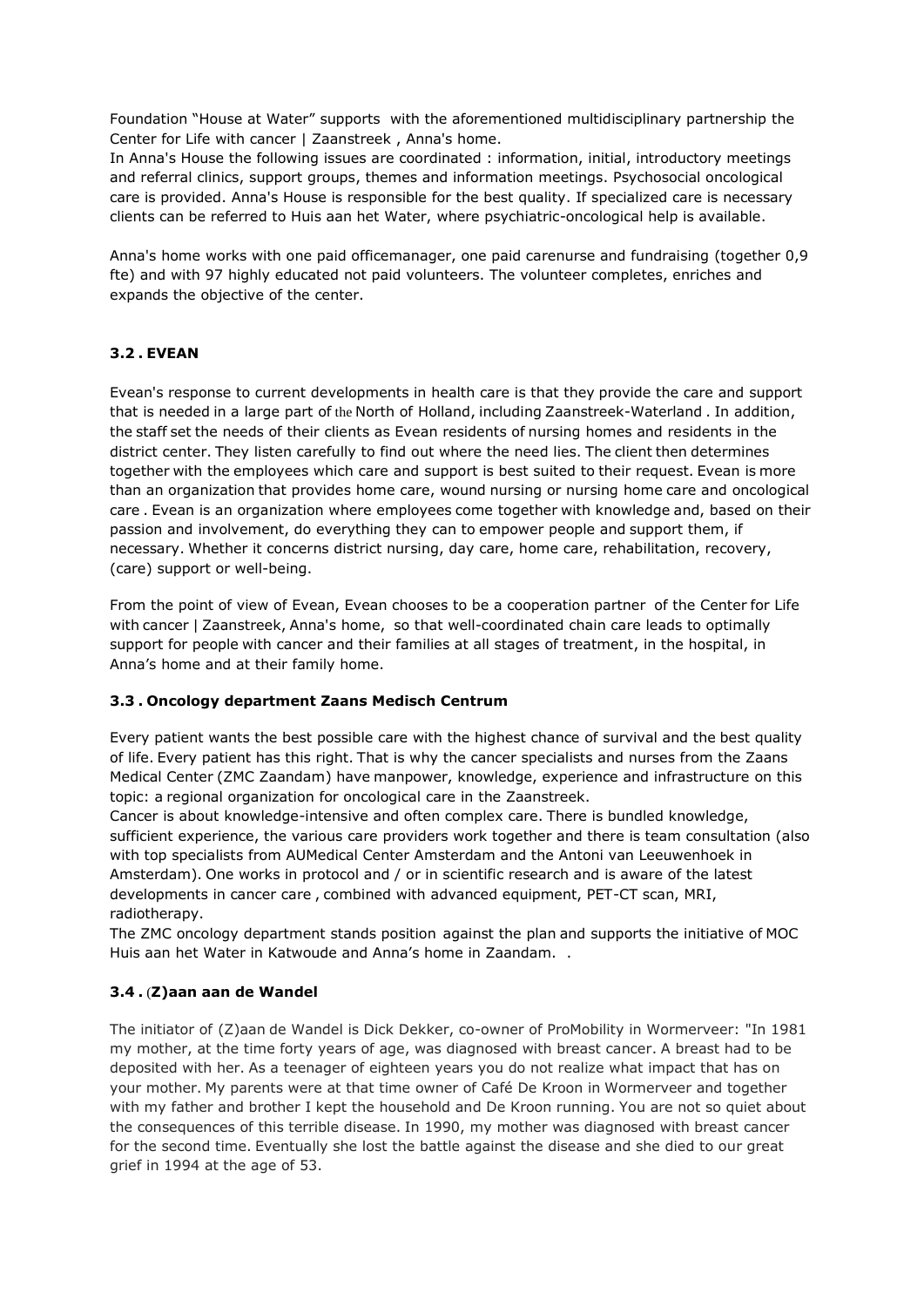Now, thirty years later , the diagnosis of breast cancer is still being made daily, mostly in women. That makes a huge difference to the life of this man or woman and his or her immediate environment. It is therefore very important that money is and remains available for the fight against this radical disease. Because of my background, I would like to contribute to the fight against breast cancer. That is why in 2011 I started (Z)aan de Wandel, a pleasant walking tour through the beautiful Zaanstreek, to raise money for research, prevention and treatment. "

Due to the growth of the event , in 2013 the five cooperating Rotary's Zaanstreek became an organization partner of (Z)aan de Wandel. From 2014 they have adopted the entire event . And also in 2017 the five Zaanse Rotary's put their shoulders under this wonderful Zaans event!

# **4 . The collaborative project**

Both at Huis aan het Water, the oncology department of the ZMC, Evean and (Z)aan de Wandel there is a need to make the (after) care and support for people with cancer more accessible to the residents of the Zaan region . A separate target group are the migrants, for whom the problem is even more complicated with regard to aftercare.

Center for Life with cancer | Zaanstreek is intented to build a bridge between different cultures and backgrounds in order to make the support for people of the Zaanstreek related to cancer more accessible. Cancer is seen as a (re) binding agent between cultures, backgrounds and differences , because everyone has to do with cancer !

The partnerships with Huis aan het Water, Evean, ZMC and (Z)aan de wandel will be entered into in the form of a pilot for a period of three years from the moment of opening of the Center in accordance with the description in the cooperation covenant. After two years will be considered by the board and the stakeholders of the Center a sustainable and socially supported company that is financially sound. This requires structural funding needed for a minimum period of three years. The Care Boulevard aims to build a bridge between the hospital and the daily home situation by receiving people outside the hospital atmosphere.

Center for Life with cancer | Zaanstreek, Anna's home consist of a living room with an information library and three chat rooms and a nice kitchen. The Center is designed to be stress-reducing (healing environment) to promote the well-being of people with cancer, family and visitors. We are trying to double the surface of Anna's home in 2019, because of the promising results after its opening in March 2018.

#### **Board composition Foundation Center for Life with cancer |Zaanstreek, Anna's home.**

The foundation has a board with at least one chairman, secretary and treasurer and one or more members . The board is elected for the duration of 3 years. In addition, there will be an advisory board with advisers , preferably in the areas of Finance, Medical, Strategy and Organization and Communication .

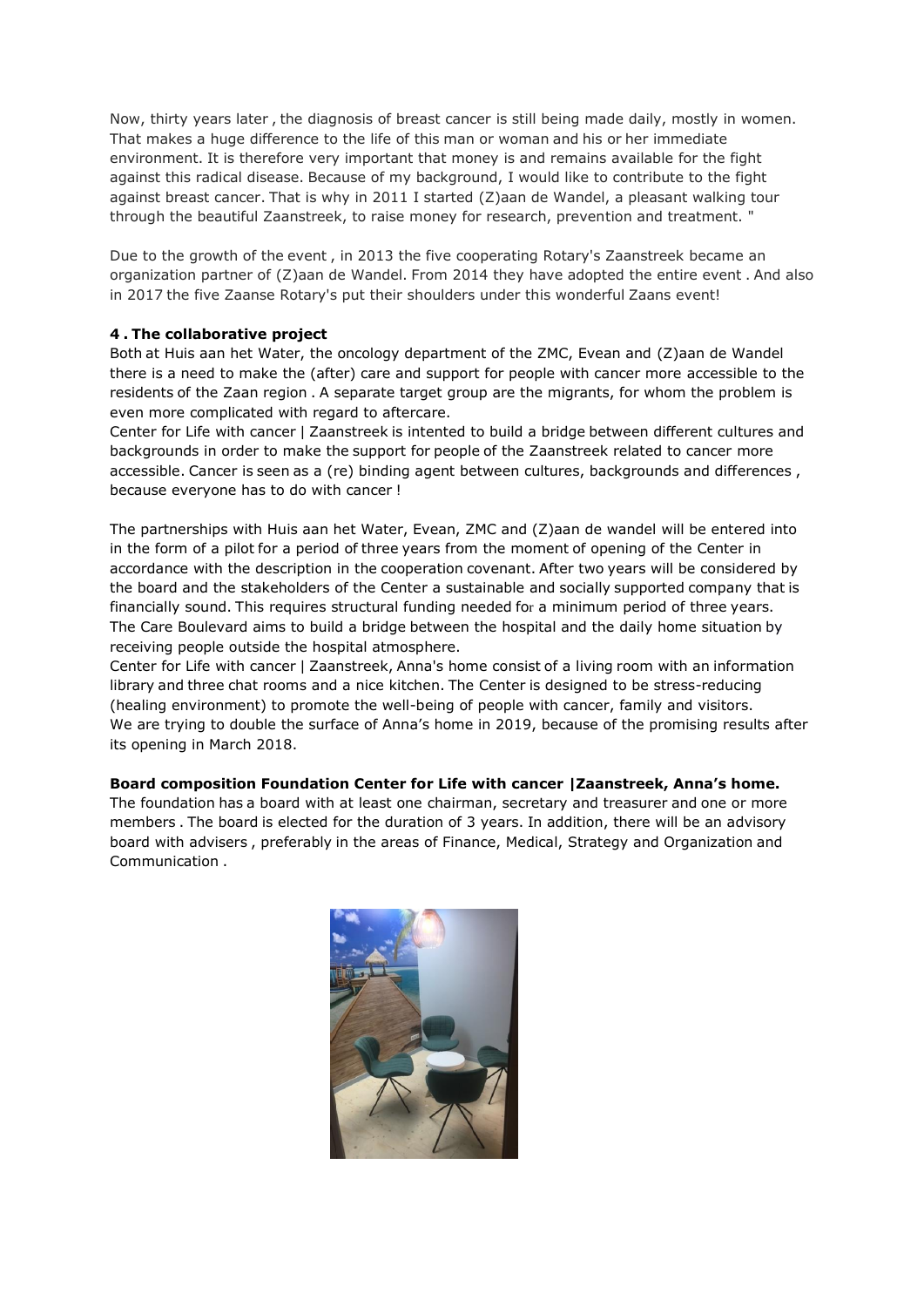# **5 . Roadmap**

#### *5 .1 The preparation phase*

In the preparation of the pilot, there must be prior agreement on the following aspects:

- The activities of the C Entrum for Living with Cancer | Zaanstreek, Anna's home are legally housed in a Foundation form;
- Guarantee for the division of the costs of the pilot for three years;
- The allocation of a representative location
- The establishment of the partnership (covenant) with regard to the provision of services (who does what and how);
- Composition of the Project Team: representatives from the stakeholders who can and want to contribute to the construction, furnishing, commissioning and keeping the center operational.
- The drafting of a program of requirements with regard to the physical design of the space by the users of the space;
- To what extent use will be made of the facilities of the ZMC and how it will be recorded (telecommunication, automation, energy, furniture, facilities for employees, parking facilities, etc.);
- The opening hours of the Center for Living with cancer | Zaanstreek, Anna's home.
- The communication process; contingency plan, periodical coordination with ZMC, etc; liability, insurance, risk hedging.

#### *5 .2 Implementation phase*

The project coordinator will in the executive phase coordinate and manage the Center for Life with cancer Zaanstreek | Anna's home.

The tasks of the Coordinator of the Center for Living with cancer | Zaanstreek, Anna's home consist of:

- Funds application for furnishing.
- The recruitment of highly trained volunteers with a care or welfare background for the intake , referral and support for the people who have to deal with cancer ; Develop policies and deploy to the centrum accessible to migrants;
- The daily coordination and supervision of the volunteers;
- The responsibility of periodic (quality) reporting and visitor registration ;
- Making the physical, mental and practical support of people with cancer and their loved ones more accessible by organizing activities , information and thematic meetings in the Center

# The Center for Life with cancer | Zaanstreek, Anna's home will be open daily after a start-up phase

. Two volunteers are present per day for the care of people with cancer and their families. beside support consulent and from time to time oncology nurse from Evean. This provides optimum support to people with cancer and their relatives from the hospital to the home situation . The possibilities that Stichting SIGN \* , SAGN \* and Mamma Rosa \* can offer within this project will be investigated further.

#### *5 .3 Evaluation*

As a result, the added value of the Center for Living with cancer | Zaanstreek, Anna's home will be tested on the basis of both visitor registration and periodic surveys in which the client is tested satisfaction.

The surveys take place on the basis of voluntary participation of the visitors.

Every month, the result is reported to the management board and the stakeholders . The visitor registration of oncology ZMC serves as a reference point , realizing that only a limited number of patients enters the ZMC. Patients with cancer are also involved in other specialisms , which should be approached.